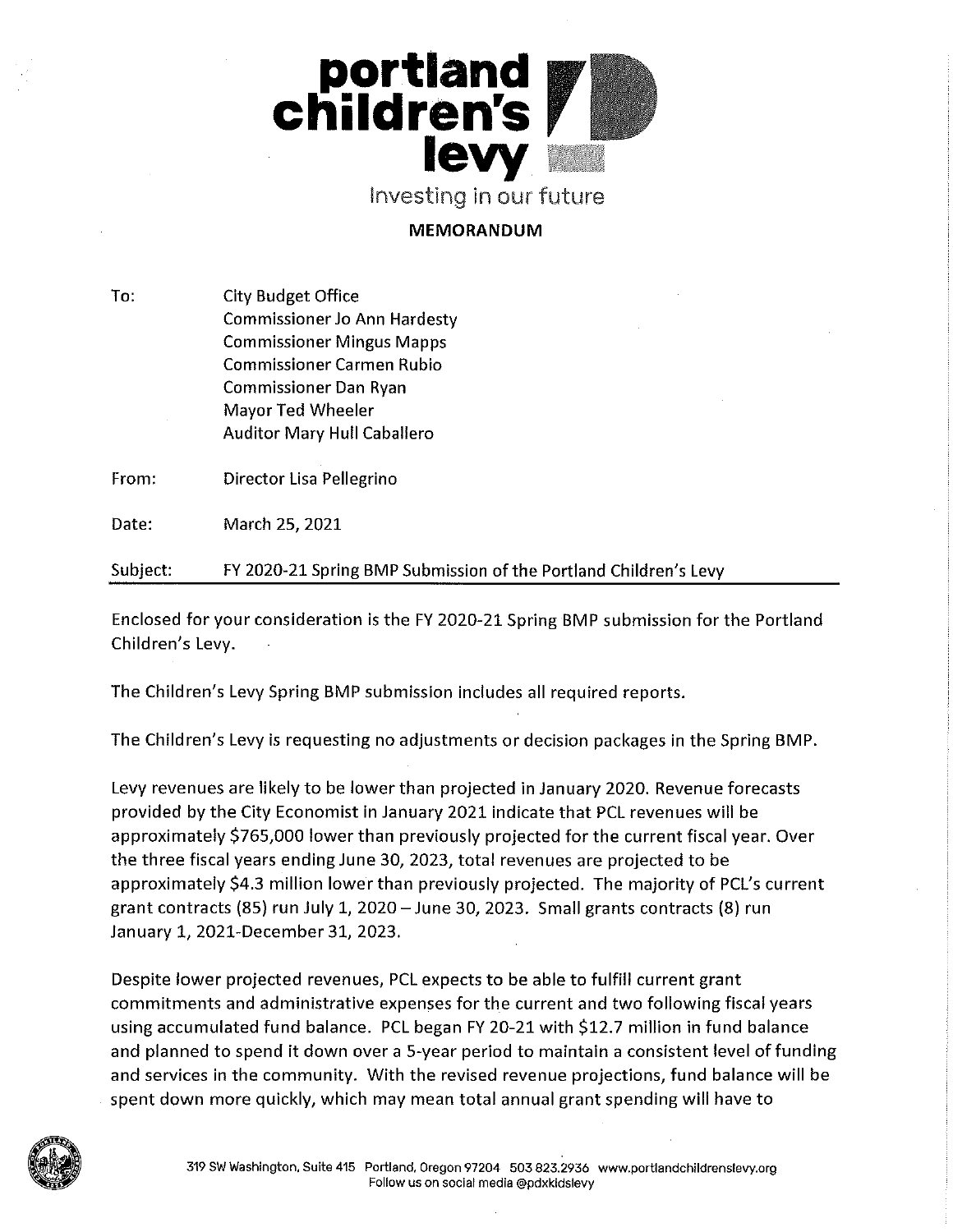decrease somewhat in FY 2023-24 - FY 2024-25.

We anticipate total resources to meet budget amounts for the fiscal year. We anticipate expenditures to be less than budgeted amounts in all major categories for the fiscal year.

Thank you for your consideration.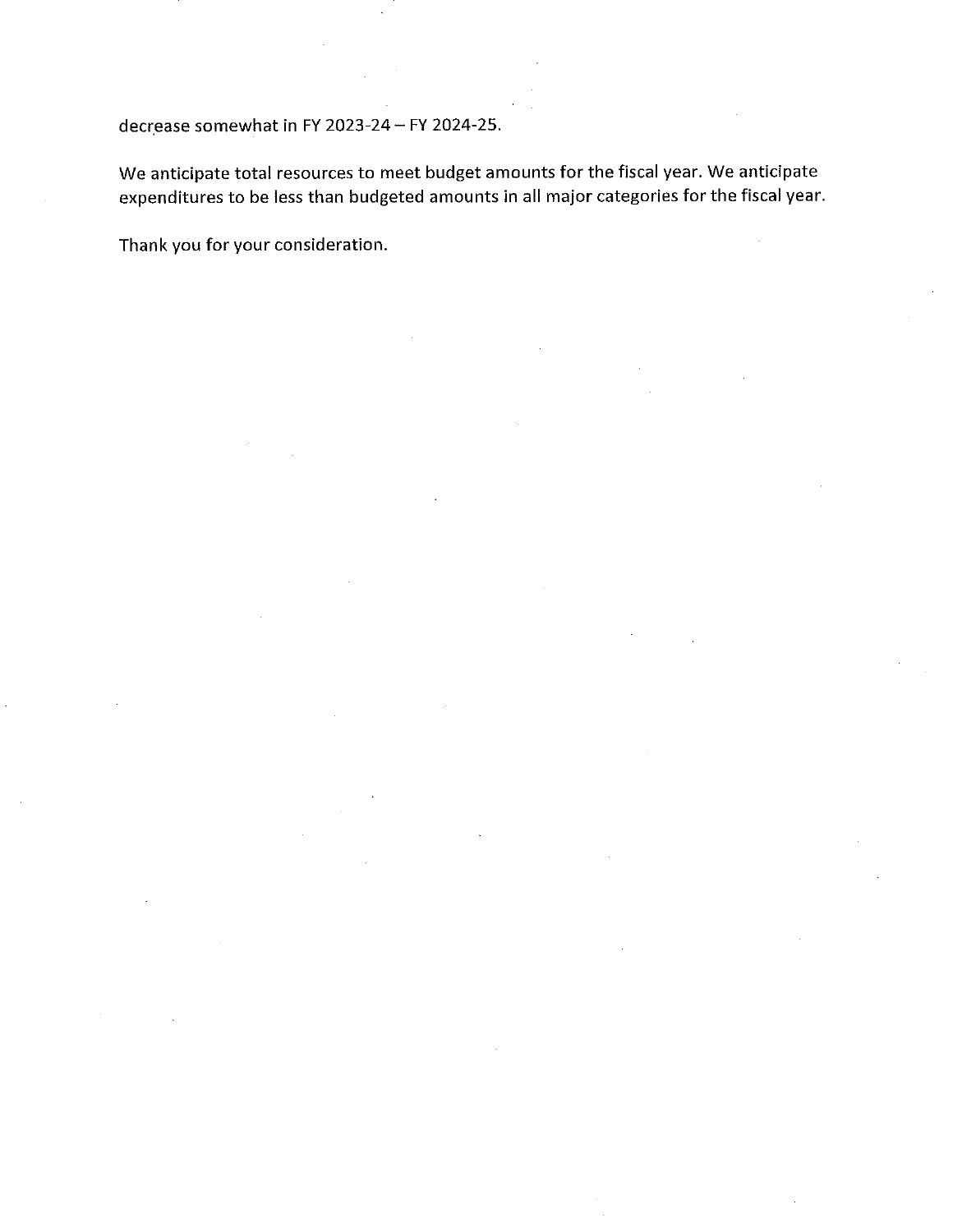### **Portland Children's Levy - Fund 216**

| <b>Major Object</b>                    | <b>2020-21 SPRING</b><br><b>Requested Total</b> | 2020-21 March<br><b>Actuals YTD</b> | <b>2020-21 SPRING</b><br><b>Projection</b> | % Projected Actuals<br>to Requested Total |
|----------------------------------------|-------------------------------------------------|-------------------------------------|--------------------------------------------|-------------------------------------------|
| Contingency                            | \$8,640,297                                     | \$0                                 | \$0                                        | $0\%$                                     |
| <b>External Materials and Services</b> | \$25,066,364                                    | \$7,574,876                         | \$24,136,395                               | 96%                                       |
| Fund Transfers - Expense               | \$25,000                                        | \$16,664                            | \$25,000                                   | 100%                                      |
| Internal Materials and Services        | \$54,815                                        | \$30,849                            | \$49,344                                   | 90%                                       |
| Personnel                              | \$970,241                                       | \$627,376                           | \$945,000                                  | 97%                                       |
| Sum:                                   | \$34,756,717                                    | \$8,249,766                         | \$25,155,739                               | 72%                                       |
| <b>Major Object</b>                    | <b>2020-21 SPRING</b><br><b>Requested Total</b> | 2020-21 March<br><b>Actuals YTD</b> | <b>2020-21 SPRING</b><br>Projection        | % Projected Actuals<br>to Requested Total |
| Beginning Fund Balance                 | \$12,054,642                                    | \$0                                 | \$12,054,642                               | 100%                                      |
| <b>Miscellaneous</b>                   | \$0                                             | \$118,656                           | \$158,000                                  | #DIV/0                                    |
| Taxes                                  | \$22,702,075                                    | \$20,556,203                        | \$22,095,004                               | 97%                                       |
| Sum:                                   | \$34,756,717                                    | \$20,674,859                        | \$34,307,646                               | 99%                                       |

### **Revenue Discussion**

Levy revenues are likely to be significantly lower than projected in January 2020. Revenue forecasts provided by the City Economist in January 2021 indicate that PCL revenues will be approximately \$765,000 lower than previously projected for the current fiscal year. Over the three fiscal years ending June 30, 2023, total revenues are projected to be approximately \$4.3 million lower than previously projected.

### **Revenue Risks**

The City Economist revised revenue projections in January 2021 after taxes have been imposed. Tax revenues are currently tracking projections.

### **Expenditure Discussion**

We anticipate remaining within budget for all major expenditure categories.

In personnel, we had a few factors that have resulted in us being well under budget. We had two retirements and consolidated two positions into one this year. Additionally, we budgeted for merit increases which will not occur. We currently have one staff person working part time as a retiree while we hire a replacement.

Grant expenditures make up 99.4% of external materials & services budget. Grants all have annual budgets that keep spending within the overall budget.

Internal materials & services are currently projected to remain within budget.

### **Expenditure Risks**

As discussed above, we do not anticipate any significant risks to our expenditures.

**Other Notes**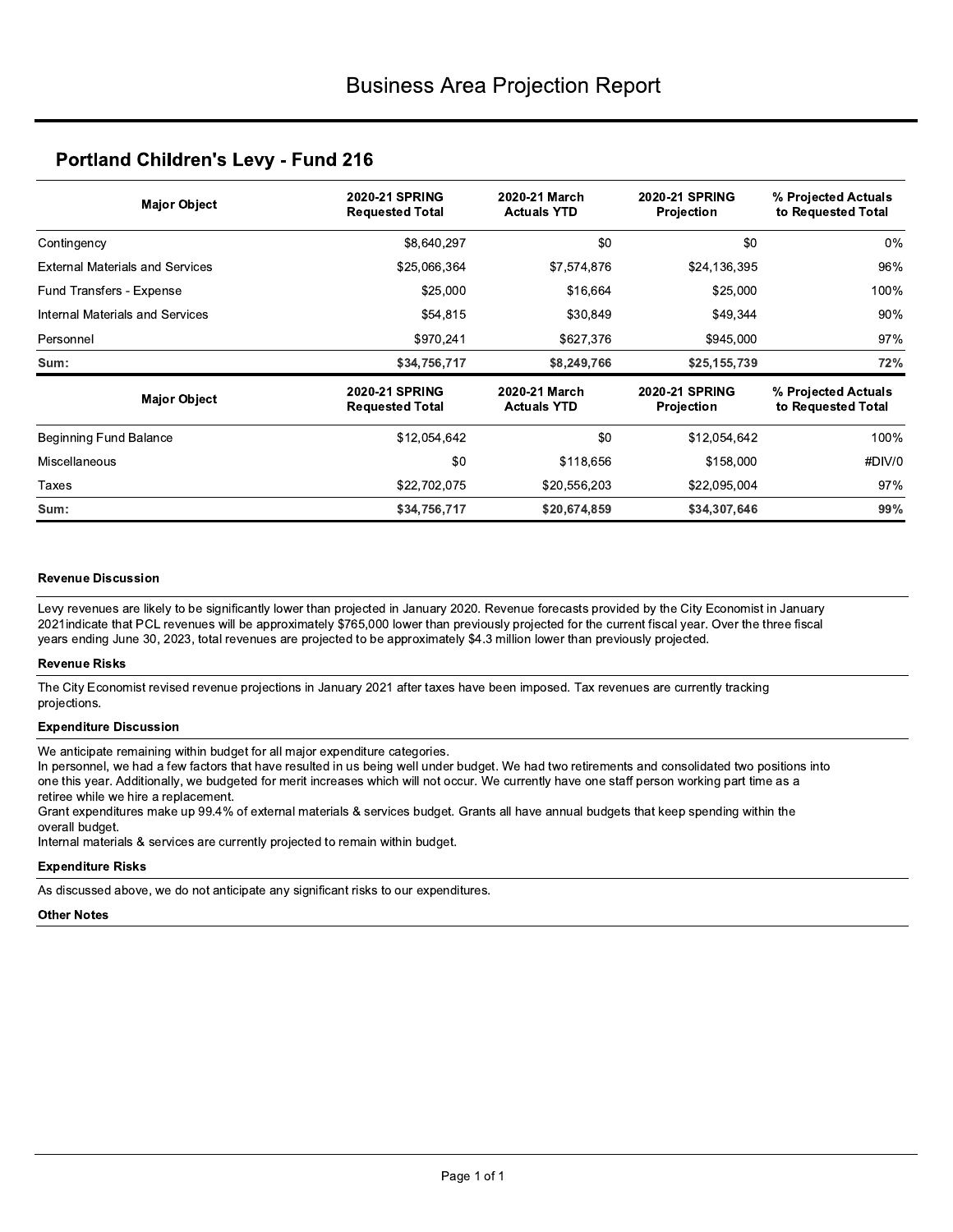**Business Area Projection Report** 

Portland Children's Levy - Fund 216

| <b>Major Object</b>             | Revised Base<br><b>SPRING</b><br>2020-21 | SPRING Total<br>2020-21<br><b>LOV</b> | Requested<br><b>SPRING</b><br>2020-21<br>Total | as % of Total<br>Adjustment<br>Requested<br>Requested<br><b>Budget</b> | <b>Actuals YTD</b><br>February<br>2020-21 | 2020-21 March<br><b>Actuals YTD</b> | Projection<br><b>SPRING</b><br>2020-21 | % Projected Actuals<br>to Budget |
|---------------------------------|------------------------------------------|---------------------------------------|------------------------------------------------|------------------------------------------------------------------------|-------------------------------------------|-------------------------------------|----------------------------------------|----------------------------------|
| Contingency                     | 8,640,297                                | 0                                     | 8,640,297                                      | $\delta$                                                               | $\circ$                                   | $\circ$                             | $\circ$                                |                                  |
| External Materials and Services | 25,066,364                               | 0                                     | 25,066,364                                     | $\delta$                                                               | 7,574,876                                 | 7,574,876                           | 24,136,395                             | 96%                              |
| Fund Transfers - Expense        | 25,000                                   | 0                                     | 25,000                                         | 0%                                                                     | 16,664                                    | 16,664                              | 0                                      |                                  |
| Internal Materials and Services | 54,815                                   | $\circ$                               | 54,815                                         | $\delta$                                                               | 30,849                                    | 30,849                              | 0                                      |                                  |
| Personnel                       | 970,241                                  | 0                                     | 970,241                                        | $\delta$                                                               | 627,376                                   | 627,376                             | 0                                      |                                  |
| Sum:                            | 34,756,717                               | $\bullet$                             | 34,756,717                                     | 0%                                                                     | 8,249,766                                 | 8,249,766                           | 24,136,395                             | 69%                              |
| Major Object                    | Revised Base<br><b>SPRING</b><br>2020-21 | SPRING Total<br>2020-21<br>Γď         | Requested<br><b>SPRING</b><br>2020-21<br>Total | as % of Total<br>Adjustment<br>Requested<br>Requested<br><b>Budget</b> | <b>Actuals YTD</b><br>February<br>2020-21 | 2020-21 March<br><b>Actuals YTD</b> | Projection<br><b>SPRING</b><br>2020-21 | % Projected Actuals<br>to Budget |
| Beginning Fund Balance          | 12,054,642                               | $\circ$                               | 12,054,642                                     | 0%                                                                     | 0                                         | 0                                   | 0                                      |                                  |
| Miscellaneous                   | $\circ$                                  | 0                                     | $\circ$                                        | #DIV/0                                                                 | 118,656                                   | 118,656                             | 0                                      |                                  |
| Taxes                           | 22,702,075                               | 0                                     | 22,702,075                                     | 0%                                                                     | 20,556,203                                | 20,556,203                          | 0                                      |                                  |
| Sum:                            | 34,756,717                               | $\circ$                               | 34,756,717                                     | $0\%$                                                                  | 20,674,859                                | 20,674,859                          | 0                                      |                                  |
|                                 |                                          |                                       |                                                | Sum:                                                                   | 28,924,624.68                             |                                     |                                        |                                  |
|                                 | 69,513,434                               | $\bullet$                             | 69,513,434                                     | $0\%$                                                                  |                                           | 28,924,625                          | 24,136,395                             | 35%                              |
|                                 |                                          |                                       |                                                | Sum:                                                                   | 28,924,624.68                             |                                     |                                        |                                  |
|                                 |                                          |                                       |                                                |                                                                        |                                           |                                     |                                        |                                  |

Revenue Discussion

Levy revenues are likely to be significantly lower than projected in January 2020. Revenue forecasts provided by the City Economist in January<br>2021indicate that PCL revenues will be approximately \$765,000 lower than previo

### Revenue Risks